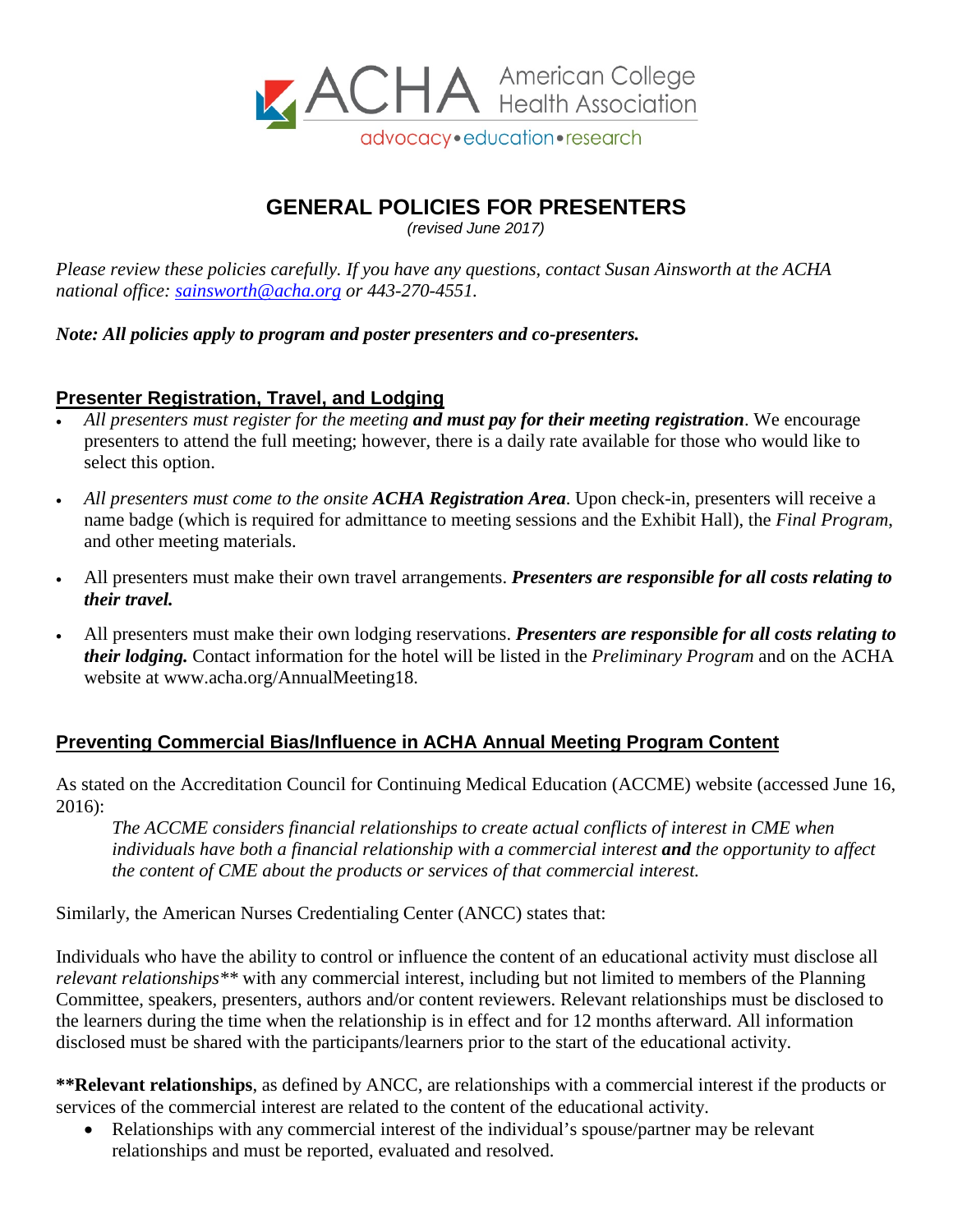- Evidence of a relevant relationship with a commercial interest may include but is not limited to receiving a salary, royalty, intellectual property rights, consulting fee, honoraria, ownership interest (stock and stock options, excluding diversified mutual funds), grants, contracts or other financial benefit directly or indirectly from the commercial interest.
- Financial benefits may be associated with employment, management positions, independent contractor relationships, other contractual relationships, consulting, speaking, teaching, membership on an advisory committee or review panel, board membership and other activities from which remuneration is received or expected from the commercial interest.

In an effort to prevent commercial bias from occurring because of such conflicts, all presenters are required to disclose any and all financial relationships with for-profit companies (owner or sole proprietor of a business entity, paid consultant, speakers' bureau, grant/research support, major stock shareholder, etc. for themselves and their spouse/partner) through the Call for Programs process.

If a conflict of interest exists, ACHA shall determine how it will be resolved:

- Disqualification of presentation by the presenter(s)
- Permission of presentation with alternative presenter(s)
- Permission of presentation following:
	- o Assessment of the process by which the practice gap was identified and the learning objectives and content were developed
	- o Review of presentation materials
	- o Assignment of a moderator to the session to monitor and, if necessary, control for commercial bias
	- o Confirmation of appropriate disclosure to learners

All presenter disclosures will be printed in the *Final Program* and read aloud at the beginning of the educational session so that the listeners may form their own judgments about the presentation with a full disclosure of the facts. It shall remain for the audience to determine whether the presenter's outside interests reflect a possible bias in either the exposition or the conclusion presented.

*(Refer to [ACHA Board of Directors Policy and Procedure 2011-3](https://www.acha.org/documents/About/Gov/BOD_P_P_2011-3_Preventing_Commercial_Bias_Influence_in_ACHA_Annual_Meeting_Program_Content.pdf) for further details.)*

## **Eligibility for Annual Meeting Speakers to Receive Funding from ACHA**

#### *As stated in ACHA Board of Directors Policy and Procedure 2010-1:*

Generally\*, the ACHA national office shall consider providing funding (honoraria, travel expense reimbursement, and/or waived registration fees) to any annual meeting speaker, **except** those speakers in the college health field. For purposes of this policy, *in the college health field* shall mean either:

- those who are ACHA individual members; or,
- those who are nonmembers of ACHA but who provide the following care/services to students at an institution of higher education:
	- o health care
	- o mental health care
	- o health education and health promotion services
	- o any other health care ancillary services

Such eligibility shall be determined by the national office staff at the time of program submission, and will be applied from that point forward, regardless of any subsequent changes to membership status or employment.

The national office staff shall approve funding requests of *eligible* annual meeting speakers based on program requirements and available budget.